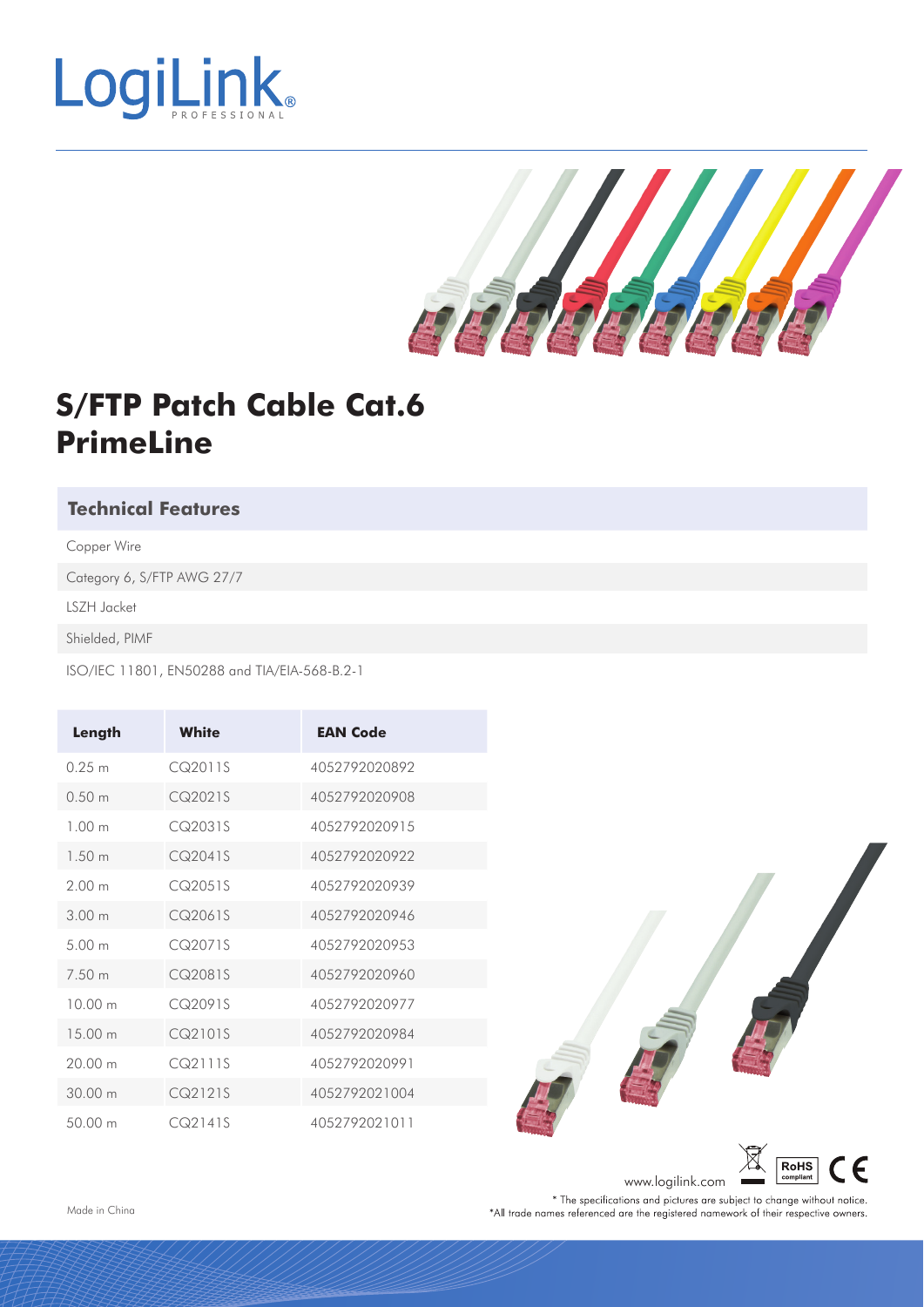# LogiLink

| Length            | Grey    | <b>EAN Code</b> | <b>Black</b> | <b>EAN Code</b> |
|-------------------|---------|-----------------|--------------|-----------------|
| 0.25 m            | CQ2012S | 4052792021028   | CQ2013S      | 4052792021110   |
| 0.50 <sub>m</sub> | CQ2022S | 4052792021035   | CQ2023S      | 4052792021127   |
| 1.00 <sub>m</sub> | CQ2032S | 4052792021042   | CQ2033S      | 4052792021134   |
| 1.50 <sub>m</sub> | CQ2042S | 4052792021059   | CQ2043S      | 4052792021141   |
| 2.00 <sub>m</sub> | CQ2052S | 4052792021066   | CQ2053S      | 4052792021158   |
| 3.00 <sub>m</sub> | CQ2062S | 4052792021073   | CQ2063S      | 4052792021165   |
| 5.00 m            | CQ2072S | 4052792021080   | CQ2073S      | 4052792021172   |
| 750 m             | CQ2082S | 4052792021097   | CQ2083S      | 4052792021189   |
| 10.00 m           | CQ2092S | 4052792021103   | CQ2093S      | 4052792021196   |
| $1500 \text{ m}$  | CQ2102S | 4052792029406   |              |                 |
| 20.00 m           | CQ2112S | 4052792029413   |              |                 |
| 30.00 m           | CQ2122S | 4052792029420   |              |                 |
| 50.00 m           | CQ2142S | 4052792029437   |              |                 |

| Length            | Red     | <b>EAN Code</b> |
|-------------------|---------|-----------------|
| 0.25 m            | CQ2014S | 4052792021202   |
| 0.50 m            | CQ2024S | 4052792021219   |
| 1.00 <sub>m</sub> | CQ2034S | 4052792021226   |
| 1.50 m            | CQ2044S | 4052792021233   |
| 200 <sub>m</sub>  | CQ2054S | 4052792021240   |
| 300 m             | CQ2064S | 4052792021257   |
| 500 <sub>m</sub>  | CQ2074S | 4052792021264   |
| 7.50 m            | CQ2084S | 4052792021271   |
| 10.00 m           | CQ2094S | 4052792021288   |



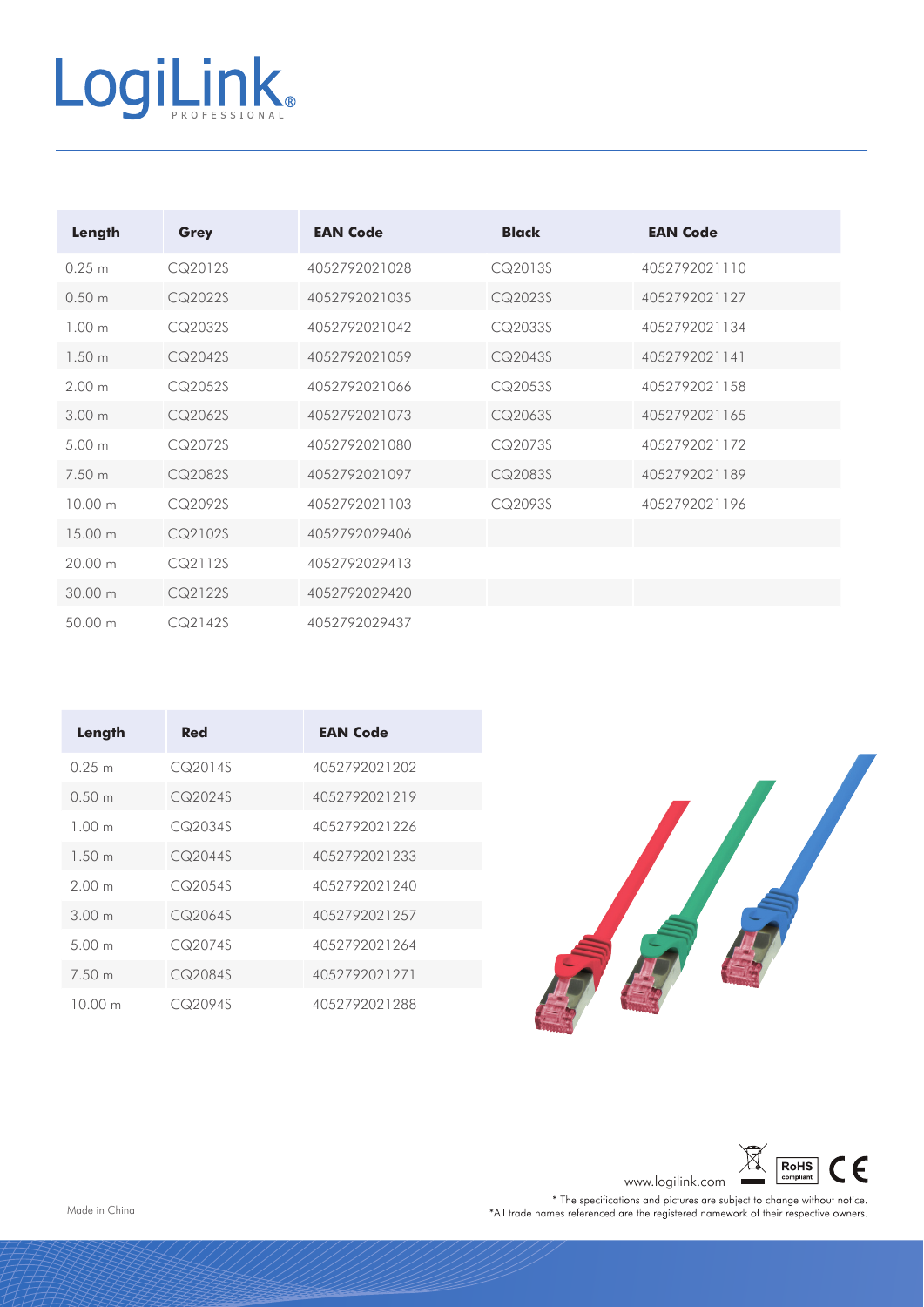## LogiLink®

| Length            | Green   | <b>EAN Code</b> | <b>Blue</b> | <b>EAN Code</b> |
|-------------------|---------|-----------------|-------------|-----------------|
| 0.25 m            | CQ2015S | 4052792021295   | CQ2016S     | 4052792021387   |
| 0.50 m            | CQ2025S | 4052792021301   | CQ2026S     | 4052792021394   |
| 1.00 m            | CQ2035S | 4052792021318   | CQ2036S     | 4052792021400   |
| 1.50 m            | CQ2045S | 4052792021325   | CQ2046S     | 4052792021417   |
| 2.00 m            | CQ2055S | 4052792021332   | CQ2056S     | 4052792021424   |
| 300m              | CQ2065S | 4052792021349   | CQ2066S     | 4052792021431   |
| 5.00 <sub>m</sub> | CQ2075S | 4052792021356   | CQ2076S     | 4052792021448   |
| 7.50 m            | CQ2085S | 4052792021363   | CQ2086S     | 4052792021455   |
| 10.00 m           | CQ2095S | 4052792021370   | CQ2096S     | 4052792021462   |

| Length            | Yellow  | <b>EAN Code</b> |
|-------------------|---------|-----------------|
| 0.25 m            | CQ2017S | 4052792021479   |
| 0.50 m            | CQ2027S | 4052792021486   |
| 1.00 <sub>m</sub> | CQ2037S | 4052792021493   |
| 1.50 m            | CQ2047S | 4052792021509   |
| 200m              | CQ2057S | 4052792021516   |
| 300 m             | CQ2067S | 4052792021523   |
| 500 <sub>m</sub>  | CQ2077S | 4052792021530   |
| 7.50 m            | CQ2087S | 4052792021547   |
| 10 00 m           | CQ2097S | 4052792021554   |





www.logilink.com<br>
\* The specifications and pictures are subject to change without notice.<br>
\*All trade names referenced are the registered namework of their respective owners.